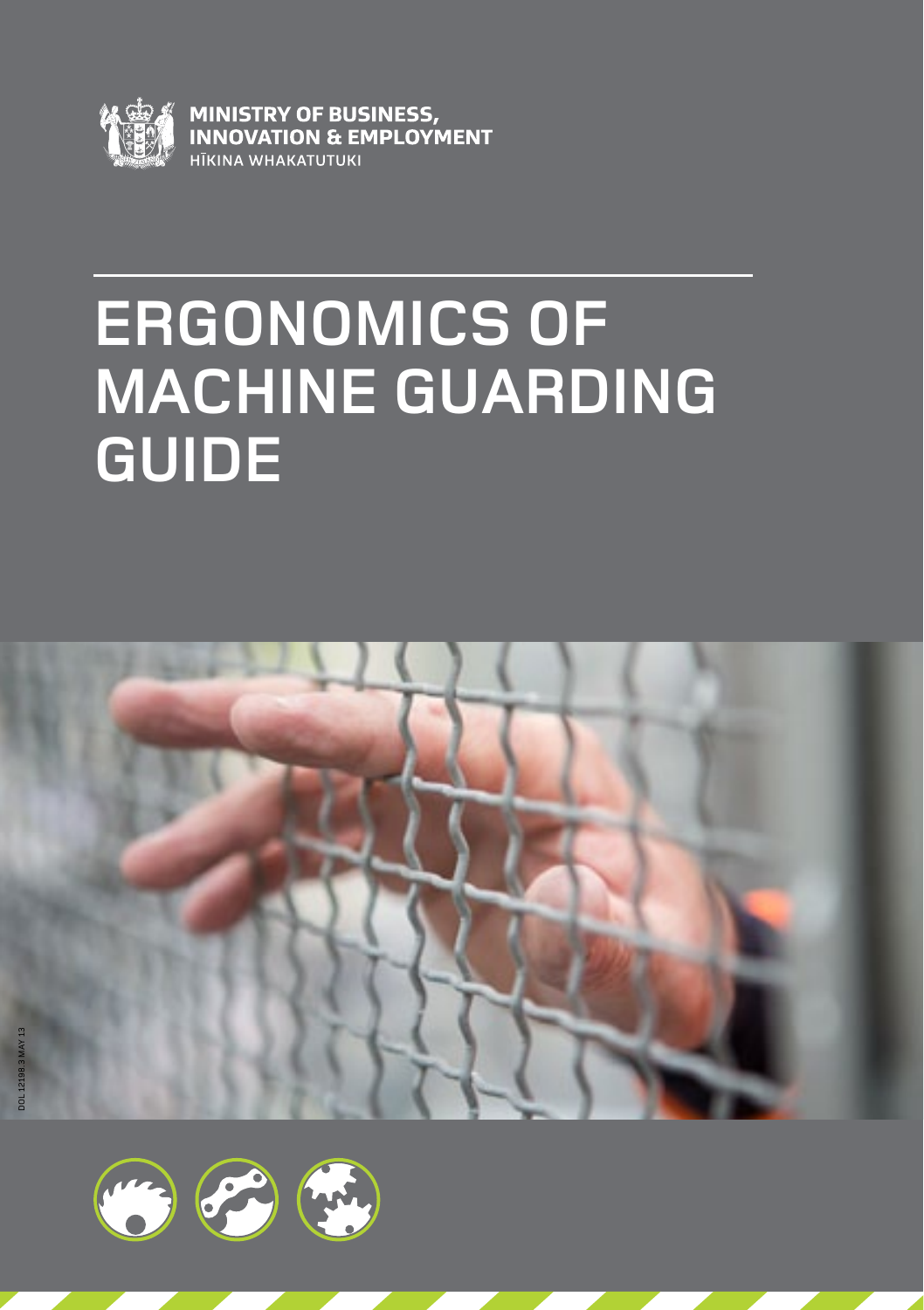

**MINISTRY OF BUSINESS, INNOVATION & EMPLOYMENT** HIKINA WHAKATUTUK

#### **Ministry of Business, Innovation and Employment (MBIE) Hikina Whakatutuki** Lifting to make successful

MBIE develops and delivers policy, services, advice and regulation to support economic growth and the prosperity and wellbeing of New Zealanders.

MBIE combines the former Ministries of Economic Development, Science + Innovation, and the Departments of Labour, and Building and Housing.

#### **More information**

**www.mbie.govt.nz**

**0800 20 90 20**

Information, examples and answers to your questions about the topics covered here can be found on our website www.mbie.govt.nz or by calling us free on 0800 20 90 20.

#### **Disclaimer**

This document is a guide only. It should not be used as a substitute for legislation or legal advice. The Ministry of Business, Innovation and Employment is not responsible for the results of any actions taken on the basis of information in this document, or for any errors or omissions.

ISBN 978-0-478-41349-6 (print) ISBN 978-0-478-41348-9 (online)

June 2013

#### **©Crown Copyright 2013**

The material contained in this report is subject to Crown copyright protection unless otherwise indicated. The Crown copyright protected material may be reproduced free of charge in any format or media without requiring specific permission. This is subject to the material being reproduced accurately and not being used in a derogatory manner or in a misleading context. Where the material is being published or issued to others, the source and copyright status should be acknowledged. The permission to reproduce Crown copyright protected material does not extend to any material in this report that is identified as being the copyright of a third party. Authorisation to reproduce such material should be obtained from the copyright holders.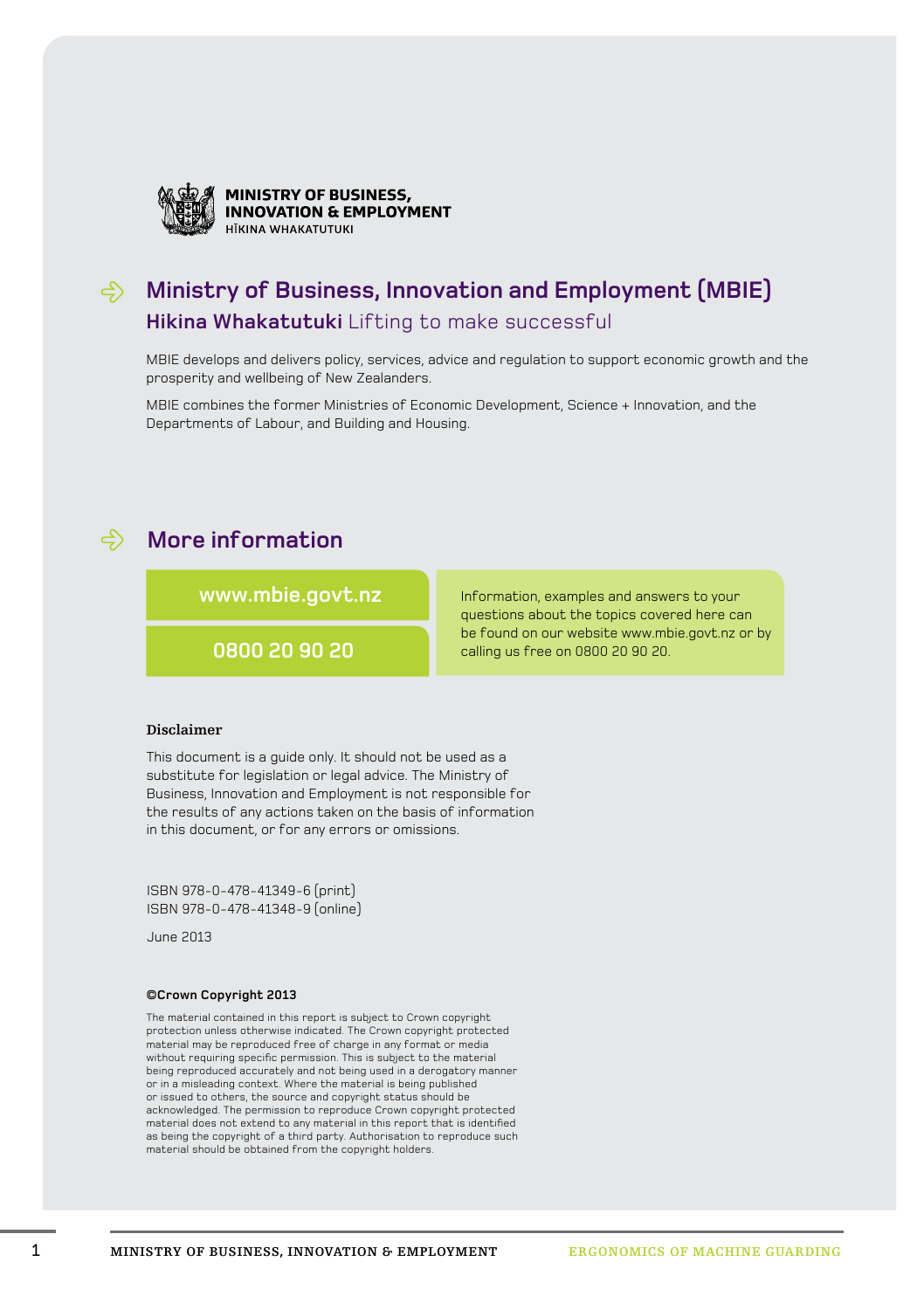#### **Contents**

| Reasonable reach values - minimum recommended |  |
|-----------------------------------------------|--|
|                                               |  |
|                                               |  |
|                                               |  |
|                                               |  |
|                                               |  |
|                                               |  |
|                                               |  |
|                                               |  |
|                                               |  |
|                                               |  |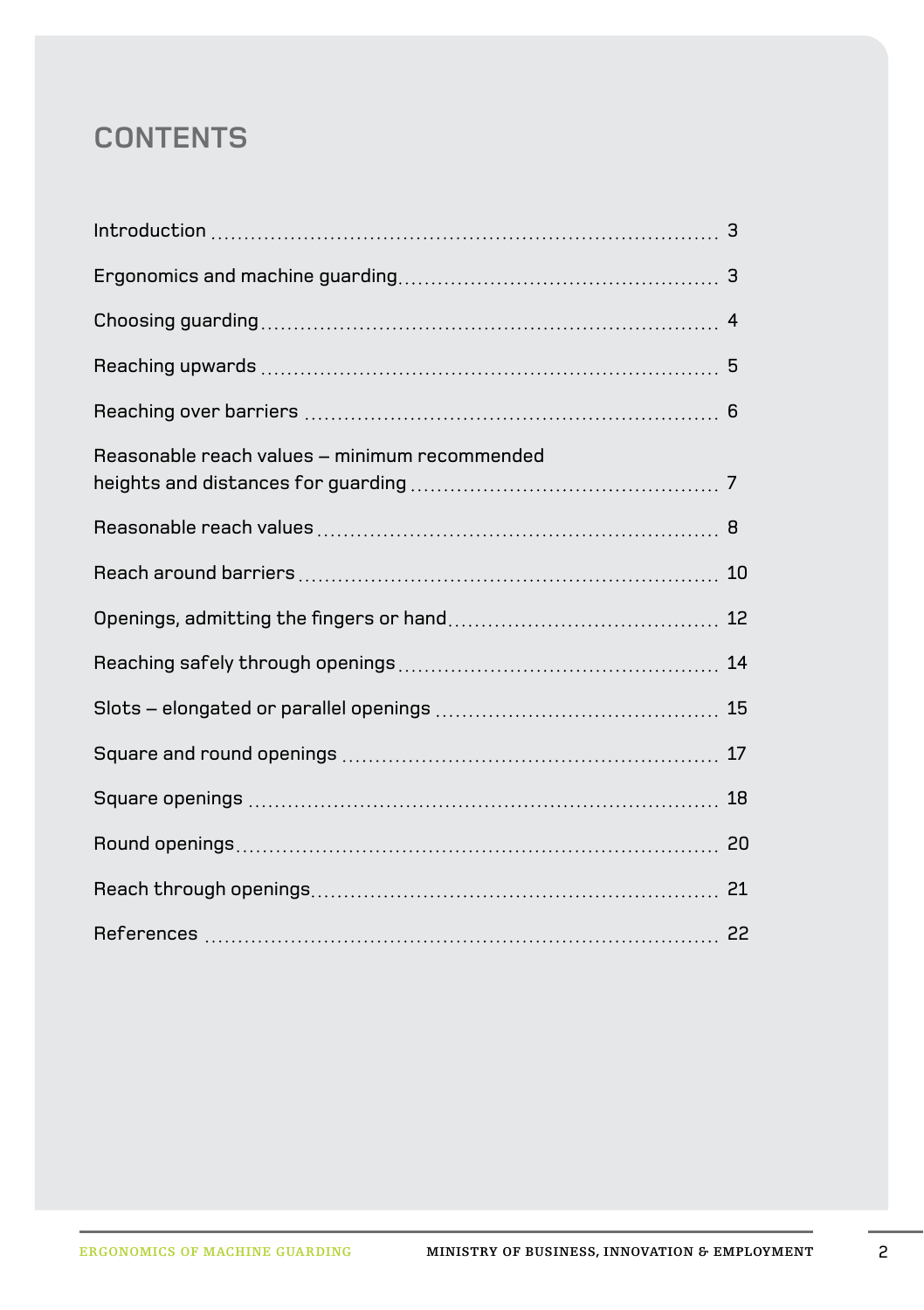# **◊ Introduction**

Machinery safety remains a critical issue with many serious harm injuries each year occurring due to inadequate guarding of machines.

All machinery needs to be adequately guarded at all times and machinery and guarding must be maintained in a safe working condition.

Duty holders must take all practicable steps to ensure the safety of workers when using machinery.

The Health and Safety in Employment Act 1992 (the HSE Act) sets out the performance required by duty holders such as employers, employees, designers, manufacturers, suppliers and hirers of machinery.

The Australian Standard AS4024 (2006) *Safety of Machinery* represents current state of knowledge in relation to the safeguarding of equipment and should be referred to by duty holders as the primary standard against which to benchmark. Employers, suppliers, manufacturers and designers remain free to work to other standards but will need to demonstrate that they are capable of achieving an equivalent level of safety in the circumstances in which they are used.

## **◊ Ergonomics and machine guarding**

A critical aspect of machine guarding is to ensure workers cannot reach past the guarding into the machine. The way a worker uses and interacts with a machine (ergonomic principles) needs to be considered when deciding how to best guard a machine.

Typical ergonomic principles include:

- •the nature of postures and movements
- •the ease of physical operation
- •the effects of noise or temperature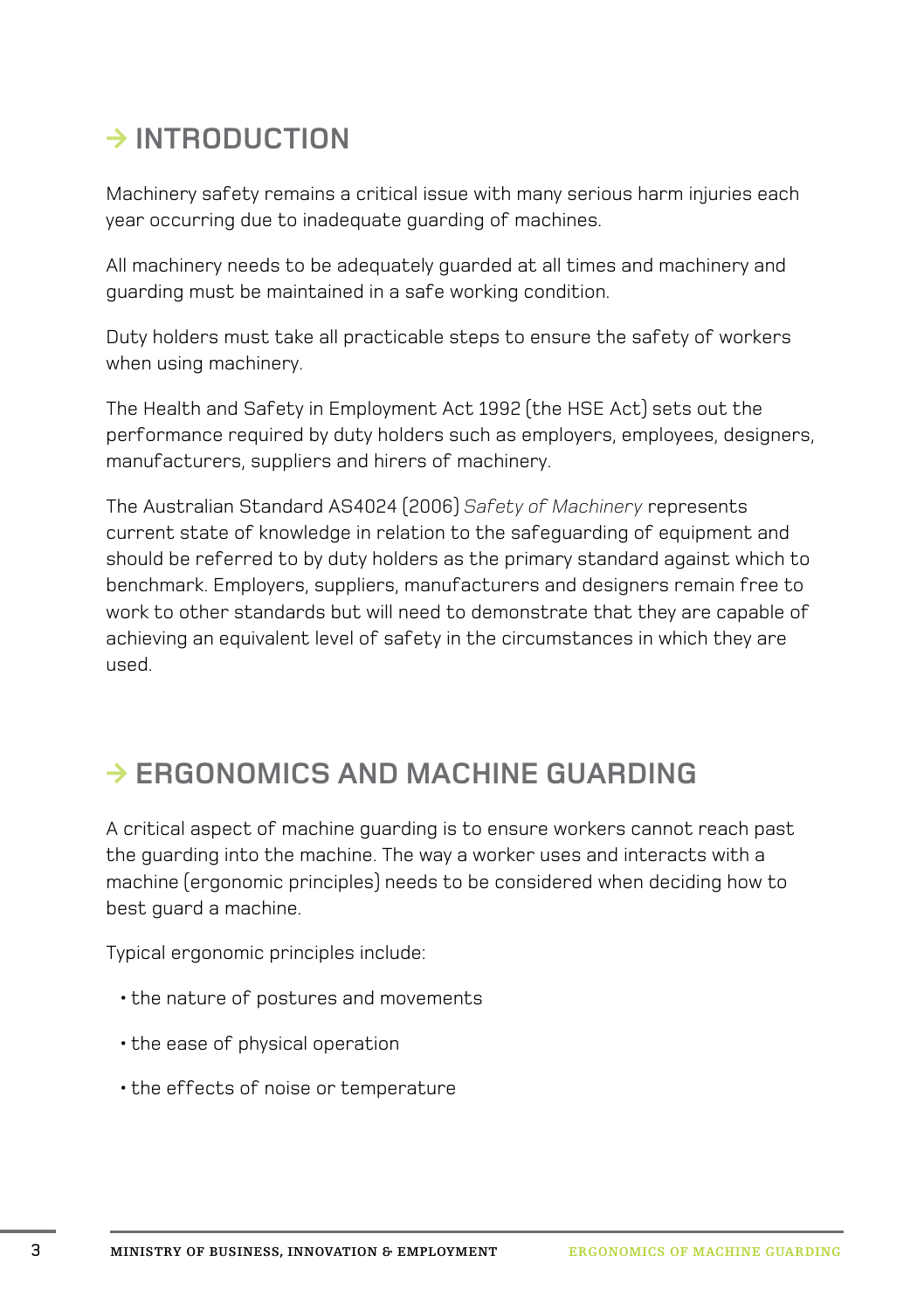- •the lighting environment
- •the clarity and location of manual controls
- •the design of dials, markings and displays.

All these aspects need to be considered along with the tasks being performed and the capacity of the people performing this work.

An important application of ergonomics is the use of data from studying human body measurements (anthropometric studies) in machinery design. This type of information helps when making decisions about the dimensions of access openings for:

- •maintenance and repairs
- •the space requirements for operators
- •the safety distances and gaps to prevent contact of parts of the body with danger zones
- •out of the ordinary events, such as a breakdown or product blockage.

## **◊ Choosing guarding**

The distance an operator can reach decides the minimum height of certain kinds of guards, or the minimum distance of barriers from the machines they are intended to guard. These minimum distances were developed based on data about the average human measurements.

It is important to make sure the guard can actually prevent an operator from reaching into the dangerous parts of machinery. To make sure the operators are protected from the dangerous parts, the safest guarding for a machine must take into account an operator's ability to in any way reach into the dangerous area.

A person's reach is limited by the length of their arms and, in the case of openings, by the length of their fingers and hands. Less often, dangerous parts may be reached by an operator's lower limbs.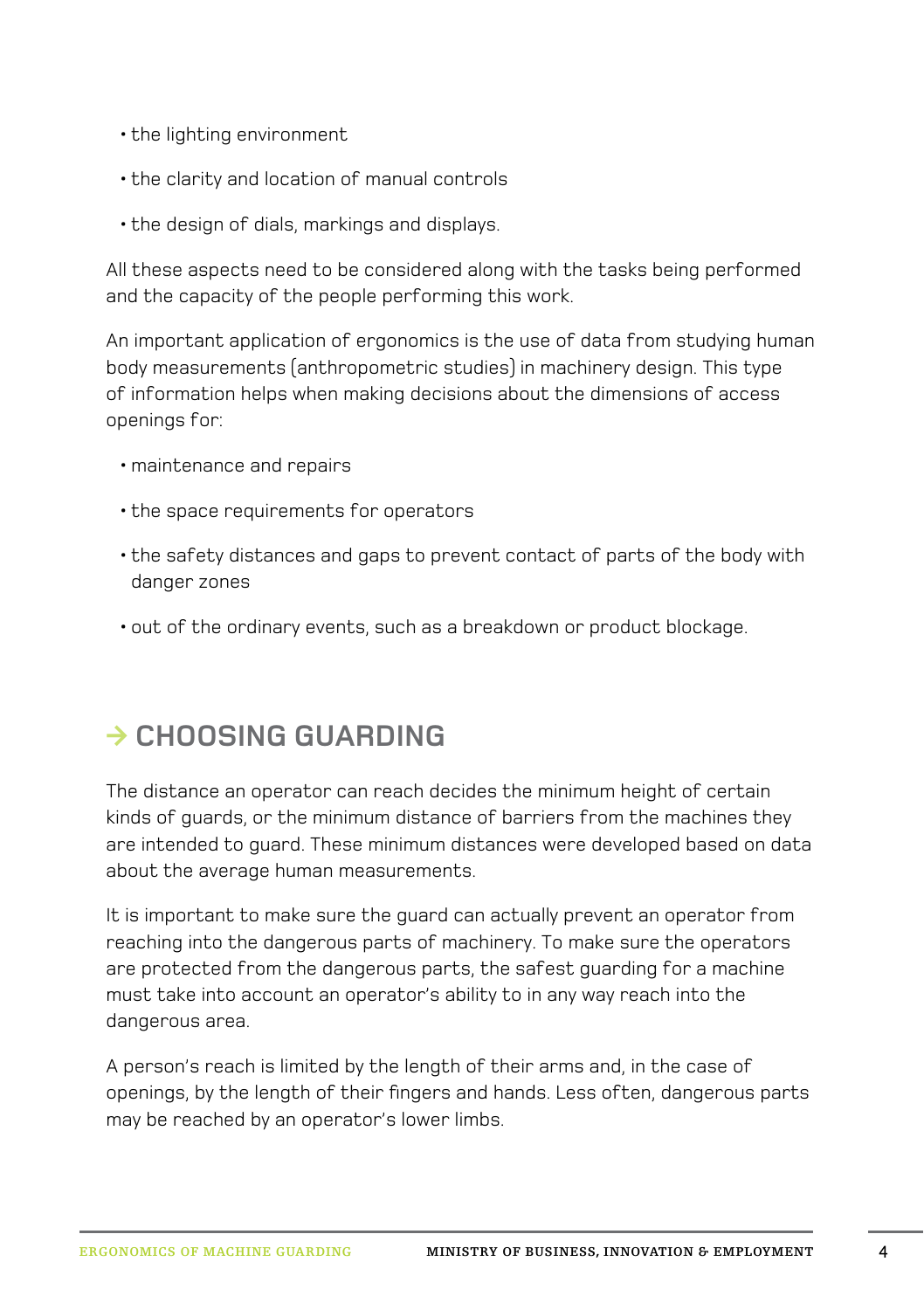Machine guarding can become useless if an operator can reach past it. The general way this occurs is when an operator can reach:

- •upwards
- •over a guard
- •into the machine
- •around or along a guard.



Figure 1: Various types of reach in relation to the guarding of machinery.

## **◊ Reaching upwards**

Any hazard assessment for machine guarding should take into account how workers could access the machinery. The operator may be able to raise themselves above floor level and access machinery that is normally out of reach. Workers could access the machine by standing on ladders, furniture or parts of machines. By doing this they may be able to reach into the dangerous areas.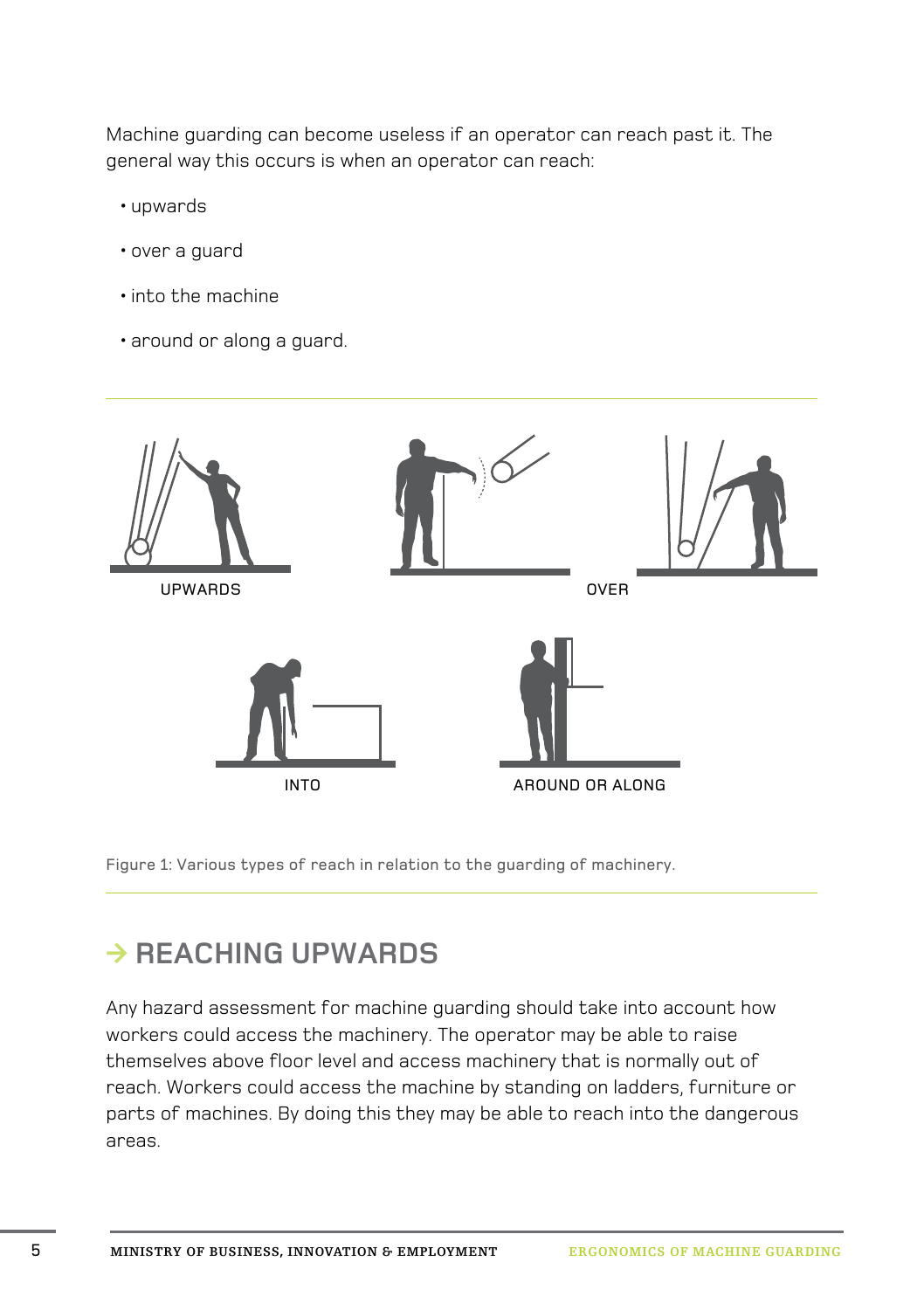# **◊ Reaching over barriers**

The height of a barrier or guard needs to limit an operator being able to reach over into the danger zone. Where the barrier is low, the worker can bend over and increase their reach longer than their arm.

Where the barrier is at armpit height, reach is equal to the length of the arm. If the barrier is above shoulder height, interruption is at the elbow, or when higher still, at the wrist or fingers.



Figure 2: The height of guarding can change reach lengths.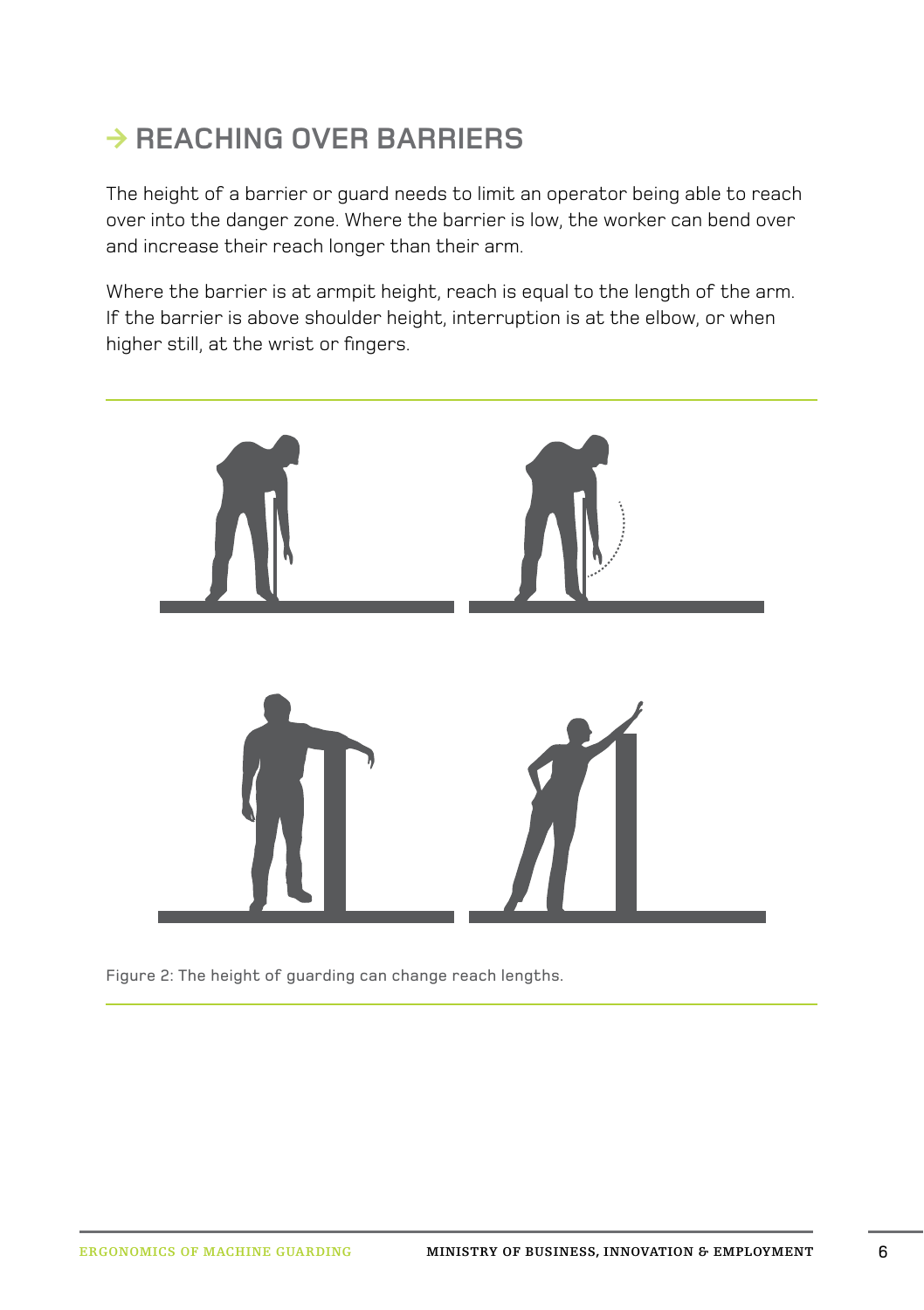#### $\rightarrow$  **REASONARLE REACH VALUES – MINIMUM recommended heights and distances for guarding**

Table 1 shows the reasonable reach values (RRVs) that are the minimum recommended heights and distances for guarding. RRV calculate the minimum distance (C) for guarding in relation to the distance the dangerous part of the machine is from the floor level (A), and the height of the guard (B).

This is the minimum distance that guards of various heights should be from dangerous parts and is calculated to conform to the principles of average human reach.

When the guard is positioned close to the dangerous part, consideration must be given to the size of any opening in the guard.

When a dangerous part is between two heights in the left column of Table 1 (A), the height that provides the longer distance should be used when calculating distance from the guard. When a dangerous part is between two distances from the guard (C), the shorter distance should be used when calculating height of the guard (B).

The Australian Standard AS 4024 *Safety of Machinery* recommends longer distances in most circumstances and it is advisable to also refer to the relevant tables in this standard and apply the longer distances where practicable.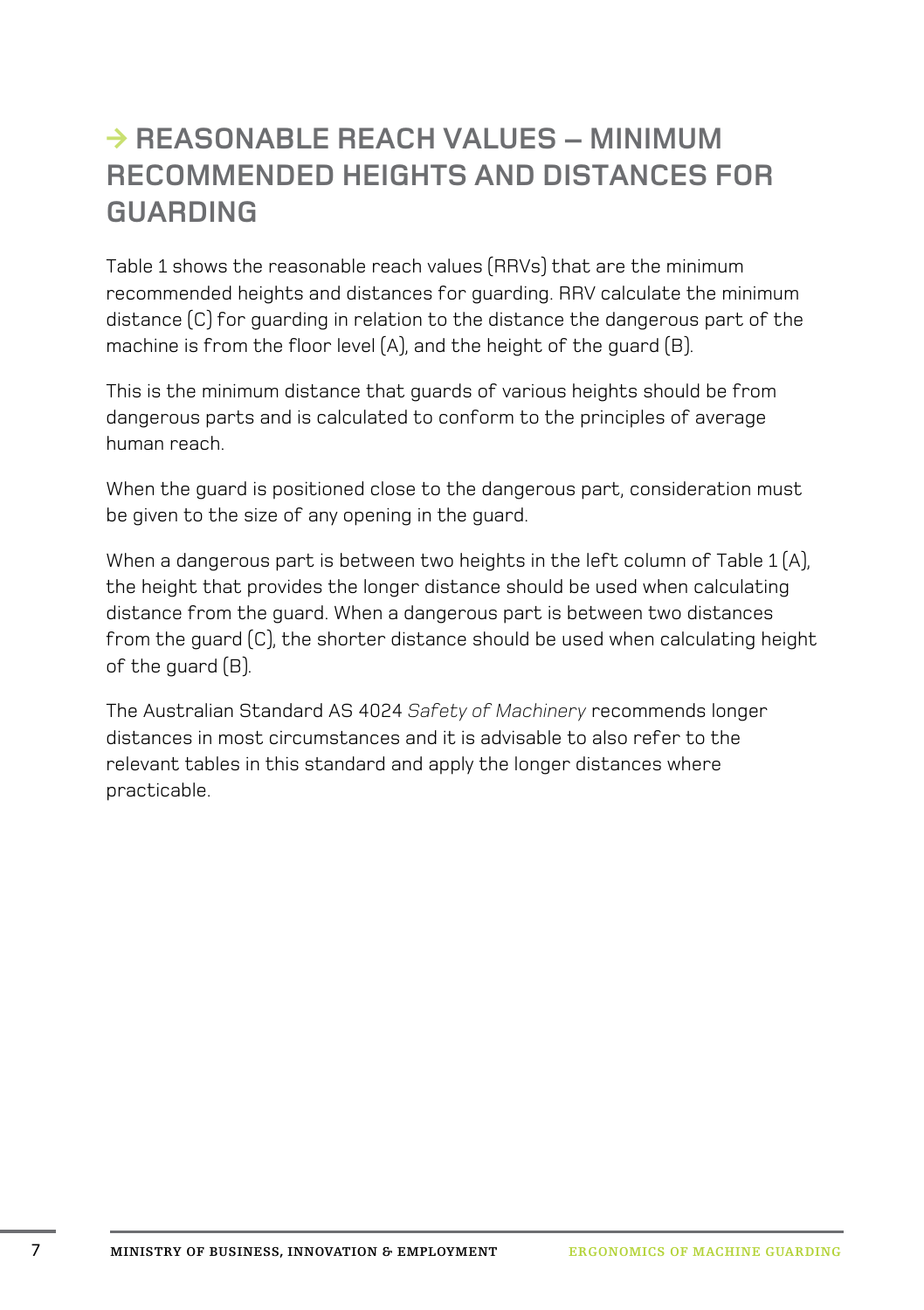#### **◊ Reasonable reach values**

#### Height of guards in mm (B)

|      | 1220 | 1370 | 1520 | 1680 | 1830 | 1980 | 2130                         | 2280           | 2440                                                 |              |
|------|------|------|------|------|------|------|------------------------------|----------------|------------------------------------------------------|--------------|
| 2440 | 0    | 0    | 0    | 0    | 0    | 0    | 0                            | 0              | 0                                                    |              |
| 2360 | 230  | 230  | 230  | 230  | 230  | 150  | 130                          | 100            |                                                      |              |
| 2280 | 380  | 380  | 380  | 380  | 300  | 230  | 180                          | 100            |                                                      |              |
| 2210 | 530  | 530  | 530  | 460  | 380  | 300  | 200                          | 0              |                                                      |              |
| 2130 | 610  | 610  | 610  | 530  | 460  | 300  | 200                          |                |                                                      |              |
| 2060 | 680  | 610  | 610  | 610  | 460  | 300  | 80                           |                |                                                      |              |
| 1980 | 760  | 680  | 680  | 610  | 460  | 300  | 0                            |                |                                                      |              |
| 1900 | 840  | 680  | 680  | 610  | 460  | 230  |                              |                |                                                      |              |
| 1830 | 840  | 760  | 680  | 610  | 460  | 0    |                              |                |                                                      |              |
| 1750 | 910  | 760  | 680  | 610  | 460  |      |                              |                |                                                      |              |
| 1680 | 910  | 760  | 680  | 610  | 380  |      | in mm $(C)$                  |                | Horizontal distance from<br>the guard to danger zone |              |
| 1600 | 910  | 760  | 680  | 610  | 380  |      |                              |                |                                                      |              |
| 1520 | 910  | 760  | 680  | 610  | 230  |      |                              |                |                                                      |              |
| 1450 | 910  | 760  | 680  | 530  | 0    |      |                              |                |                                                      |              |
| 1370 | 910  | 760  | 680  | 460  |      |      |                              |                |                                                      |              |
| 1300 | 910  | 760  | 680  | 380  |      |      |                              |                |                                                      |              |
| 1220 | 910  | 760  | 610  | 0    |      |      |                              |                |                                                      |              |
| 1140 | 910  | 760  | 610  |      |      |      | GUARD                        |                |                                                      |              |
| 1070 | 910  | 680  | 530  |      |      |      |                              |                | REASONABLE<br>REACH CURVE                            |              |
| 990  | 910  | 680  | 460  |      |      |      |                              | DANGER<br>ZONE |                                                      |              |
| 910  | 840  | 610  | 300  |      |      |      |                              |                |                                                      |              |
| 840  | 840  | 530  | 0    |      |      |      |                              |                |                                                      |              |
| 760  | 760  | 380  |      |      |      |      |                              |                |                                                      |              |
| 680  | 610  | 150  |      |      |      |      |                              |                |                                                      |              |
| 610  | 530  | 0    |      |      |      |      |                              |                |                                                      |              |
| 530  | 380  |      |      |      |      |      |                              |                | в                                                    |              |
| 460  | 0    |      |      |      |      |      |                              | А              |                                                      |              |
| 380  |      |      |      |      |      |      |                              |                |                                                      | <b>FLOOR</b> |
| 300  |      |      |      |      |      |      | $\leftarrow$ C $\rightarrow$ |                |                                                      |              |

Table 1: This table calculates the reasonable reach values and the minimum distance (C) for guarding in relation to the distance the dangerous part of the machine is from the floor level (A) and the height of the guard (B).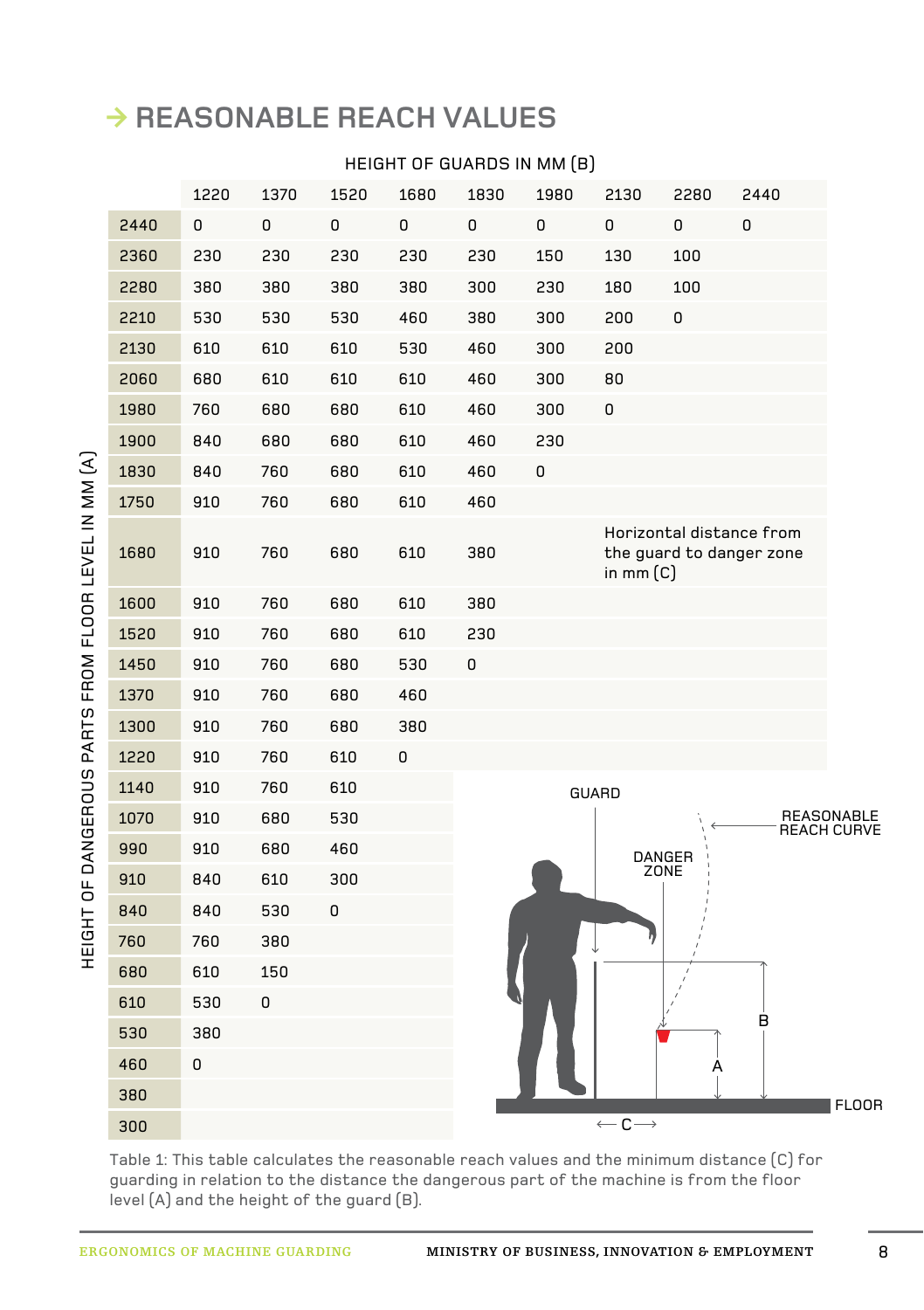#### **Reasonable reach-over example**

- a. The height of the dangerous part from the floor is 610 mm.
- b. A guard is 1220 mm high.
- c. The distance the guard must be from the dangerous part is 530 mm.



Figure 3: The height of guarding and the dangerous part determines the distance of the guard from the dangerous part.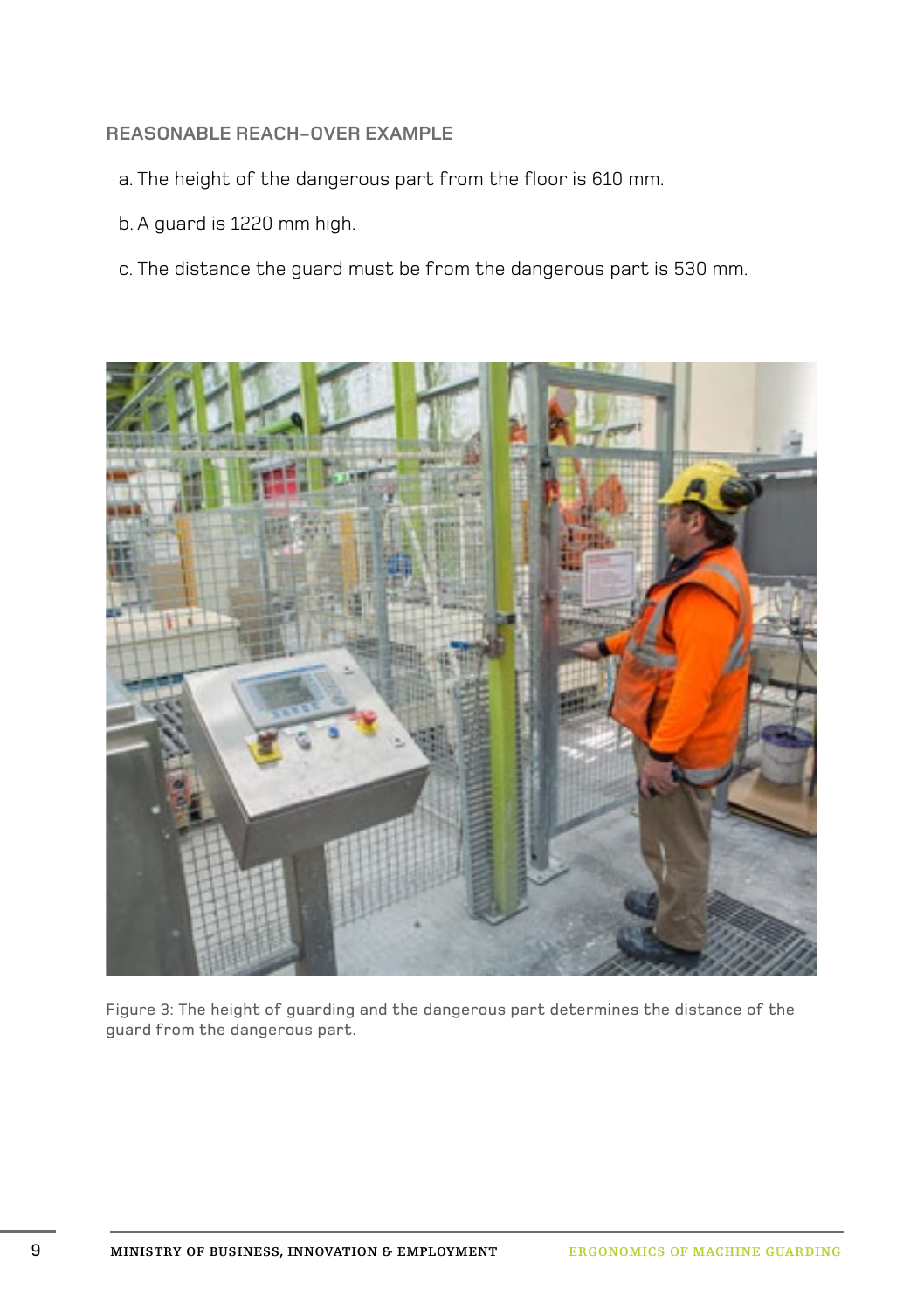# **→ REACH AROUND BARRIERS**

When an operator's arm reaches over or around a barrier, the action is described as a 'reasonable reach curve'.

The ability to reach around barriers is determined by the distance of the elbow joint and wrist joint from the reach curve (e.g. from the finger tip). The average elbow joint is 460 mm from the finger tip. Therefore, if an additional barrier is placed with its edge only 430 mm (or less) from the curve, the forearm cannot be fully bent around it. This is illustrated in Figure 4.

When the edge of the barrier is 430 mm or less from the reach curve, the shaded area is "safe by position" since no part of the arm or hand can reach into it.



Figure 4: An example of the reasonable reach curve.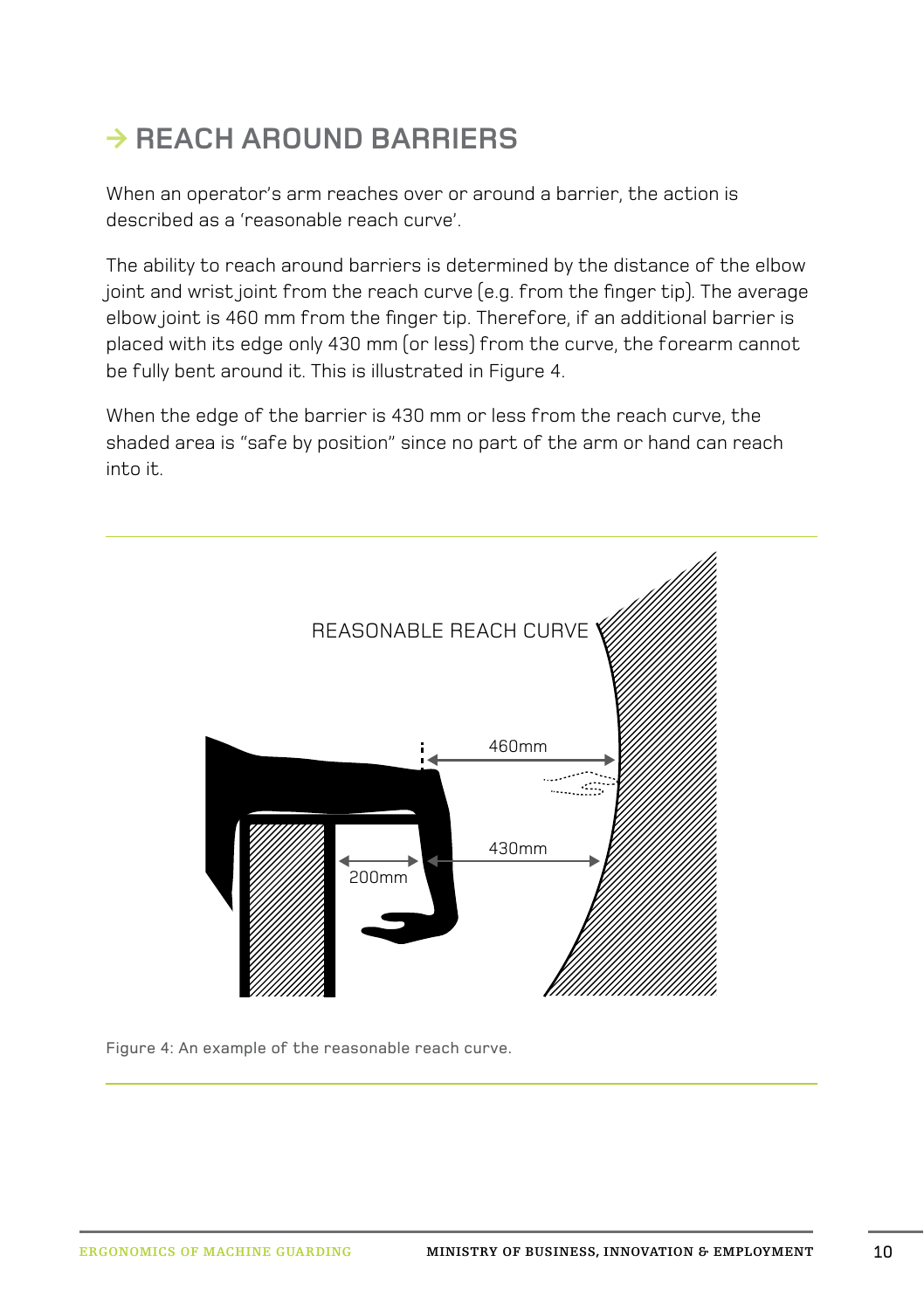If the arm is pulled back until the wrist is near the edge of the additional barrier, the hand can be bent around the barrier and may reach the dangerous part if it is too close. Generally the hand will not reach as far as 200 mm around that point. The reach of a hand bent around the end of a barrier will therefore be a curve of radius 200 mm with a centre point at the end of the barrier.



Figure 5: Examples of reasonable reach distances

When the whole hand cannot be bent around a barrier or guard, it may be possible to bend the fingers around it. The reach of the fingers alone does not generally exceed an 80 mm radius.

If the edge of the additional (horizontal) barrier is 460 mm or more from the reach curve, the whole forearm and hand can be bent around it, and therefore the additional barrier is ineffective in providing a safe area below it.

If the edge of the additional barrier is 430 mm from the reach curve, the forearm and hand can be partly bent around it as shown in Figure 4, but the barrier has increased the safe-by-position area to the whole of the space shaded in the drawing. The arm can still reach out and down but not back under the barrier. However, the hand can reach underneath the barrier to a distance of almost 200 mm from the edge.

If the edge of the additional barrier is less than 430 mm from the reach curve, the arm can still be partly bent around it, though not so far as in Figure 4. The closer the edge of the additional barrier is to the reach curve, the less ability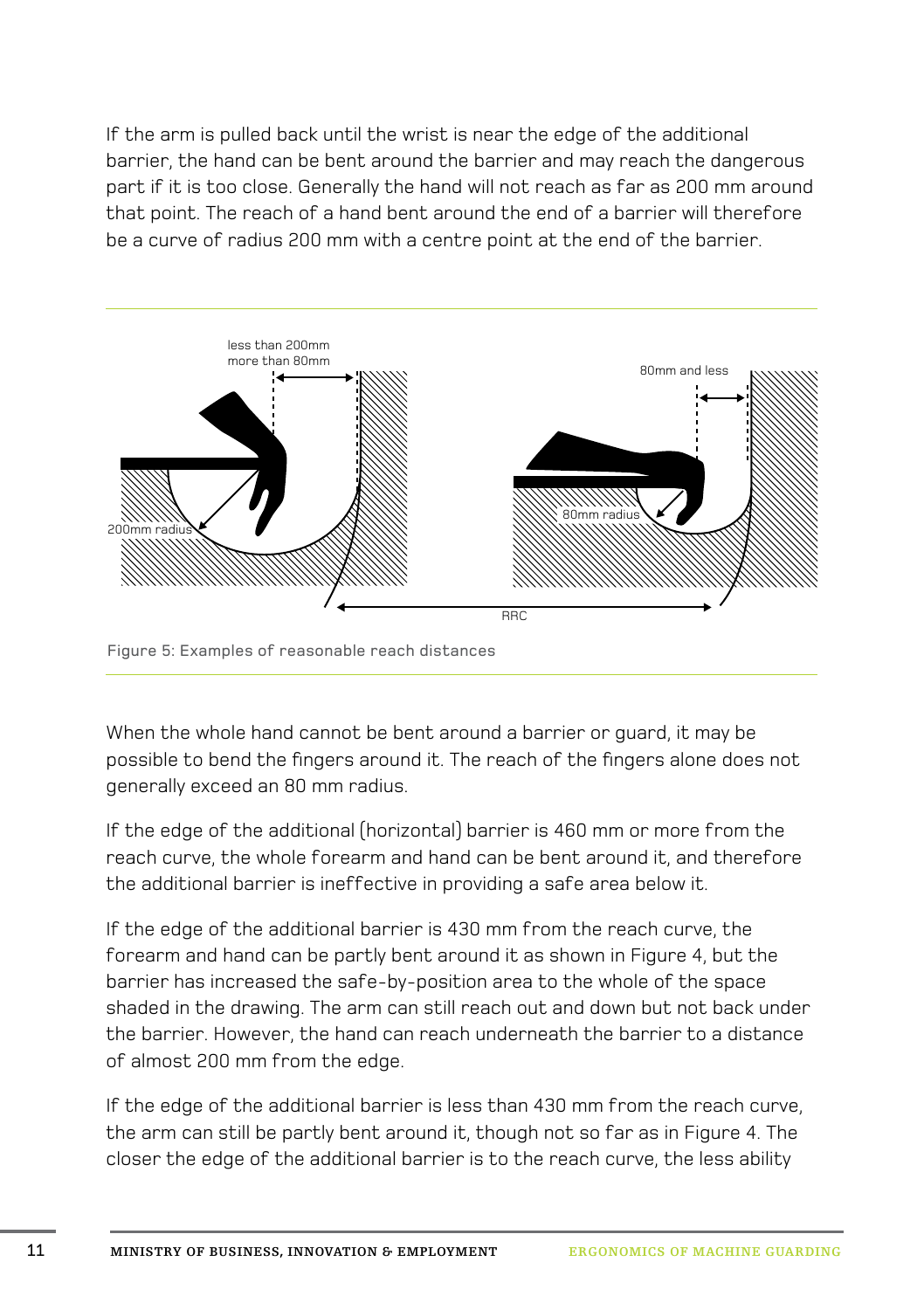the arm has to be bent round it. At 200 mm from the reach curve it is no longer possible to reach around the additional barrier because the arm is fully extended, stopping the wrist from reaching the edge of the barrier.

With the barrier in each of these positions it is still possible for the hand to reach back underneath the barrier to a maximum of nearly 200 mm from the edge. The space below the barrier is unsafe, as well as any space in front of the barrier, which can be reached by the bent arm and hand.

When the edge of the additional barrier is only 200 mm from the reach curve. only the hand can be bent round it. Any dangerous part should be beyond a 200 mm radius from the edge of the barrier. If the barrier *is less* than 200 mm from the reach curve, the bending of the hand becomes more restricted, until at 80 mm only the fingers can be curled under the barrier.

If the fingers alone can be bent around the edge of the barrier, any dangerous part should be beyond an 80 mm radius from the edge of the barrier.

#### **→ OPENINGS, ADMITTING THE FINGERS OR HAND**

If the opening will admit one, two or three fingers, the reach is restricted by the roots of the fingers (Figure 6). The distance between the guard and the dangerous part must be longer than the reasonable maximum length of the longest finger plus a clearance allowance.



Figure 6: The reach is restricted by the roots of the fingers.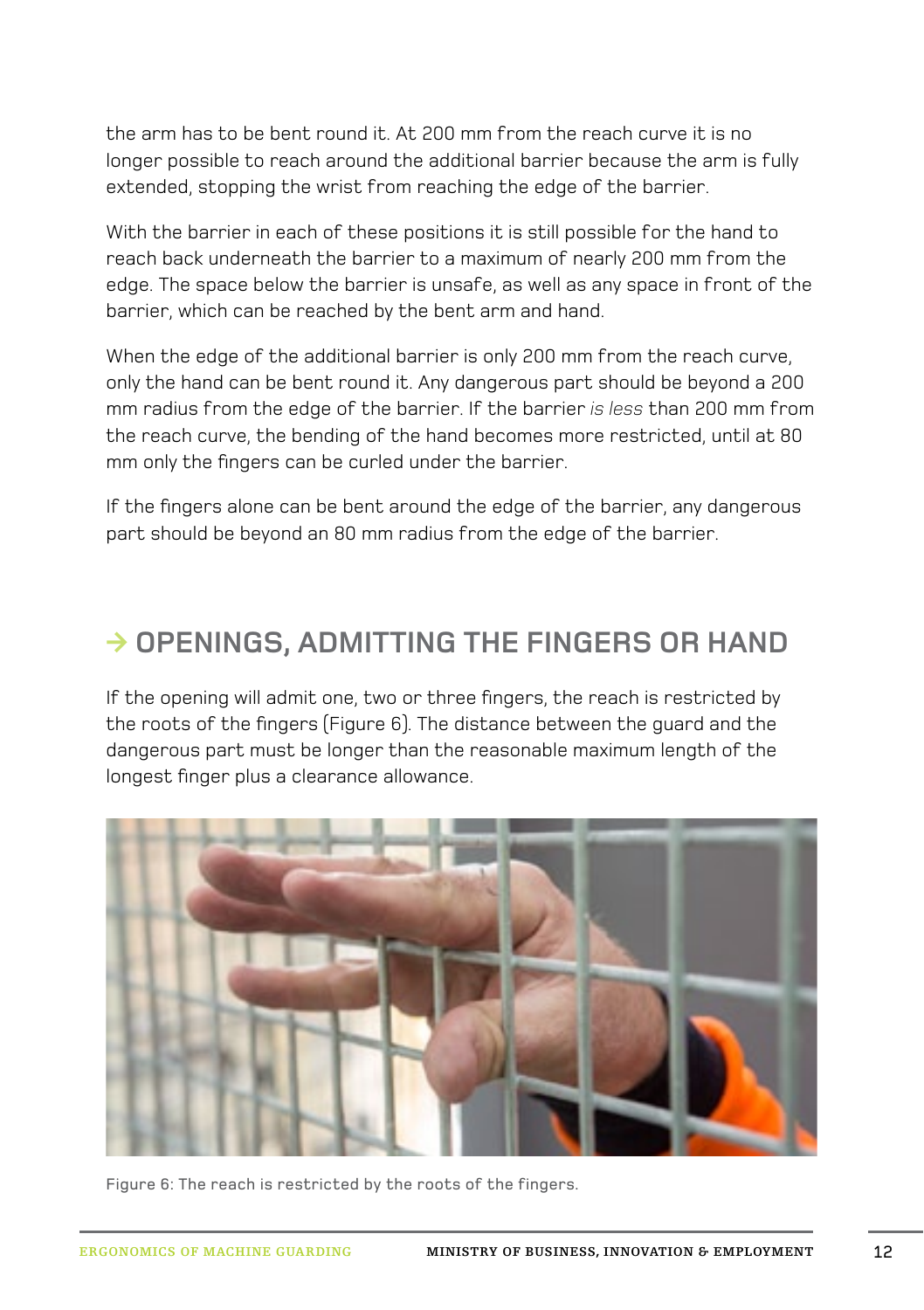If all four fingers can be admitted through the one opening, the size and shape of the opening will be an important factor in determining the extent of the reach. In some cases, reach will be limited by the root of the thumb, and in others by the thickness of the hand, the wrist or the arm. In a case where reach is restricted by the root of the thumb, the distance from dangerous parts necessary is the reasonable maximum length of a hand from fingertip to root of thumb, plus clearance.

The thumb can be folded within the palm of the hand, and the width of the hand in this case, is the width of the palm. The depth of the hand is increased by the thickness of the palm and thumb folded in. This limits the reach through potential depending on the width and depth of the opening.

The distance of the guard from the dangerous parts is determined by the maximum reasonable length of fingers and hand, or of fingers, hand and arm at different points.

If the opening can admit the whole arm and a portion of the shoulder (but excludes the head and trunk) the reasonable reach is assessed as the distance from fingertips to armpit and the minimum guarding distance should be not less than 840 mm.



Figure 7: The distance of the guard from the dangerous part is worked out by how far someone can reach.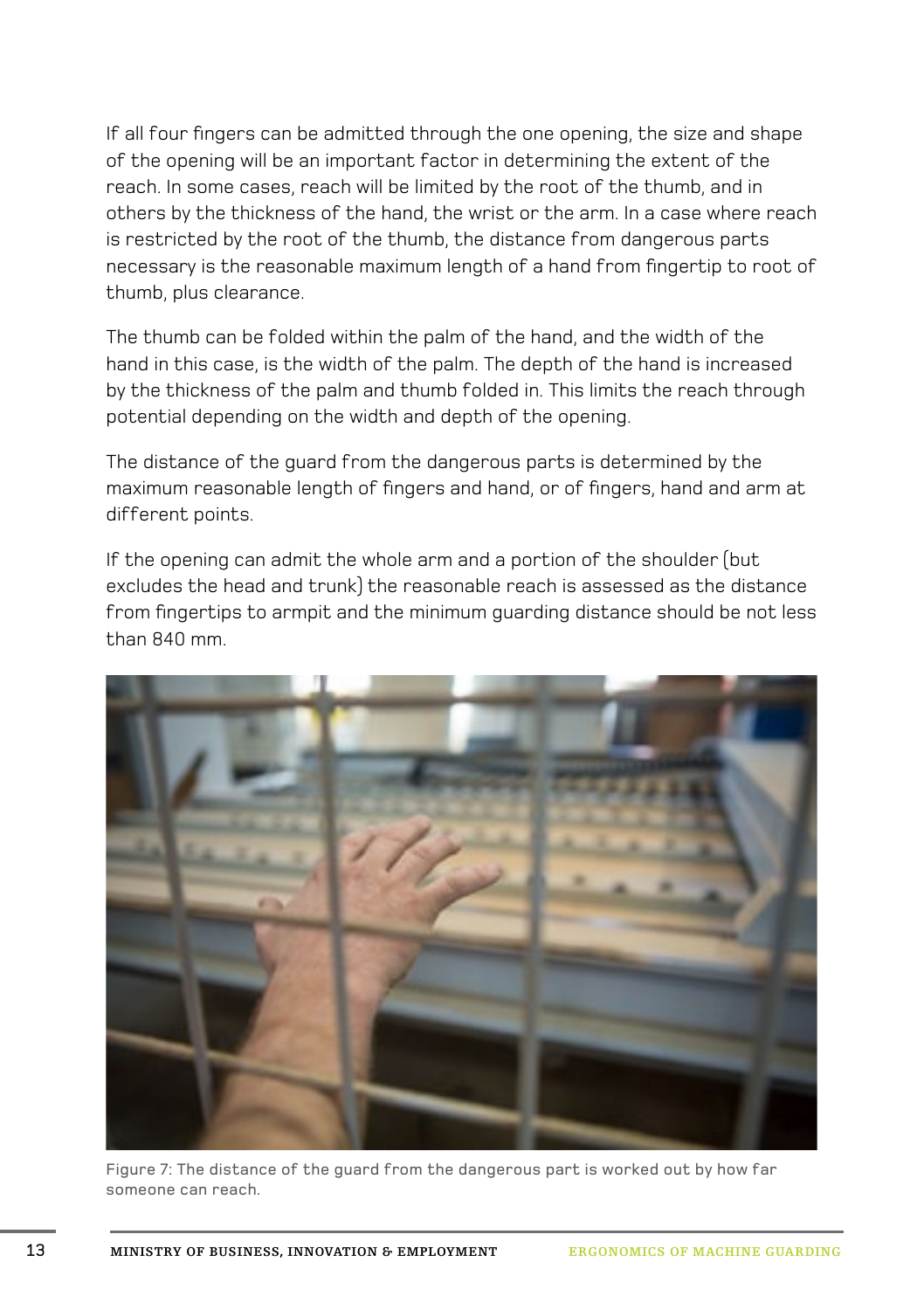# **◊ Reaching safely through openings**

There are many reasons to put an opening in a machine guard. The operator may need to insert or retrieve material, watch the work in progress, adjust the equipment or clean machinery.

Openings should meet the needs of production, but ensure that entry through the guard prevents reaching into danger. Hazards of the machine are isolated by restricting the distance a person can reach through the opening.

Safe separation distances for smaller openings are subject to rules depending on whether they are slots, squares, or circles.

| <b>Opening Shape</b>    | <b>Reach Rule</b>                                                                  | Rule applies for opening sizes                                                                                                                                                                   |  |
|-------------------------|------------------------------------------------------------------------------------|--------------------------------------------------------------------------------------------------------------------------------------------------------------------------------------------------|--|
| <b>SLOT</b>             | Operators can<br>reach furthest.<br>through slots                                  | Provided slots, squares, and<br>circles measure more than<br>16 mm but no more than 38<br>mm.                                                                                                    |  |
| <b>SQUARE</b>           | Operators<br>cannot reach<br>as far through<br>square openings<br>as through slots | When slots and squares<br>measure more than 16 mm<br>but no more than 38 mm<br>Above 38 mm reach through<br>squares and circles is the<br>same                                                   |  |
| ROUND<br><b>OPENING</b> | Operators have<br>more limited<br>reach when<br>reaching into<br>round openings    | When slots, squares, and<br>circles measure more than<br>16 mm, reach through<br>circles is more limited, up to<br>50 mm. Above 50 mm reach<br>through slots squares and<br>circles is the same. |  |

Table 2: Reach rules for openings of various shapes.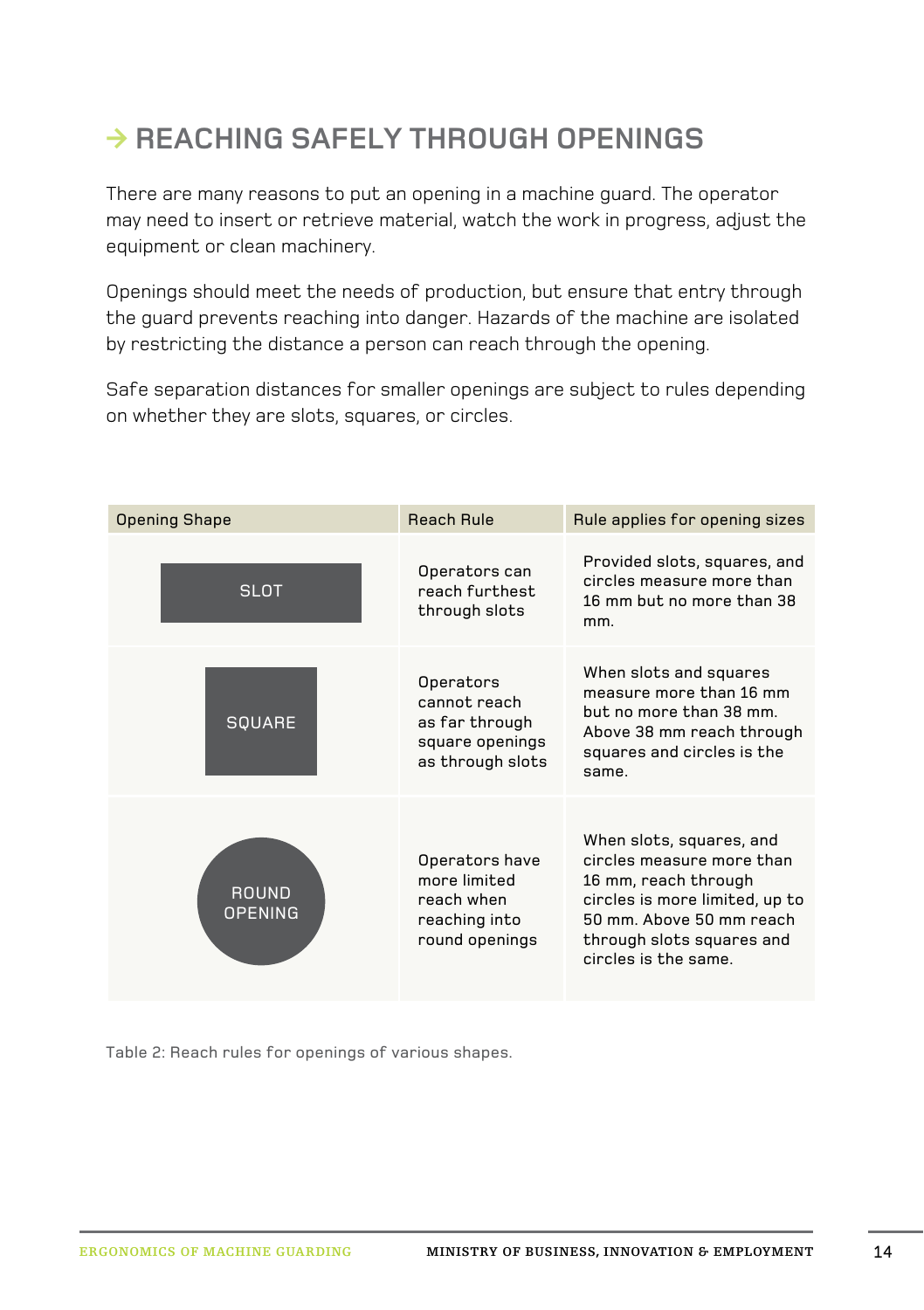# **◊ Slots – elongated or parallel openings**

There are five rules to determine the distance of the opening from the hazard, and the maximum permissible opening in the guard.

- 1. Openings with a gap up to 6 mm can be treated as so small as to be insignificant. The guard is virtually the same as solid material and a working clearance of 25 mm is all that is required for safe separation.
- 2. Openings with a gap above 6 mm but no greater than 13 mm will admit part of a finger. The distance required is 50 mm which is part of a finger length plus a working clearance.
- 3. Openings with a gap above 13 mm but no greater than 16 mm will admit a finger. The distance required is 100 mm which is a finger length plus a working clearance.
- 4. Openings with a gap in between 16 mm and 82 mm are calculated from the formula:

$$
\verb"''y"{=}x/10{+}6
$$

Where:

- y is the distance between sides of the slot, or opening size
- x is the safe distance from the outside of the guard to the hazard.

To find the safe distance x the formula can be written:

#### **x=10(y-6)**

5. The distance between the guard and the dangerous part in the case of an opening between 82mm and 152mm should be at least 840mm, or arm's length from armpit to fingertip plus a clearance.

Openings more than 152 mm are subject to the RRV over guards set out in Table 1.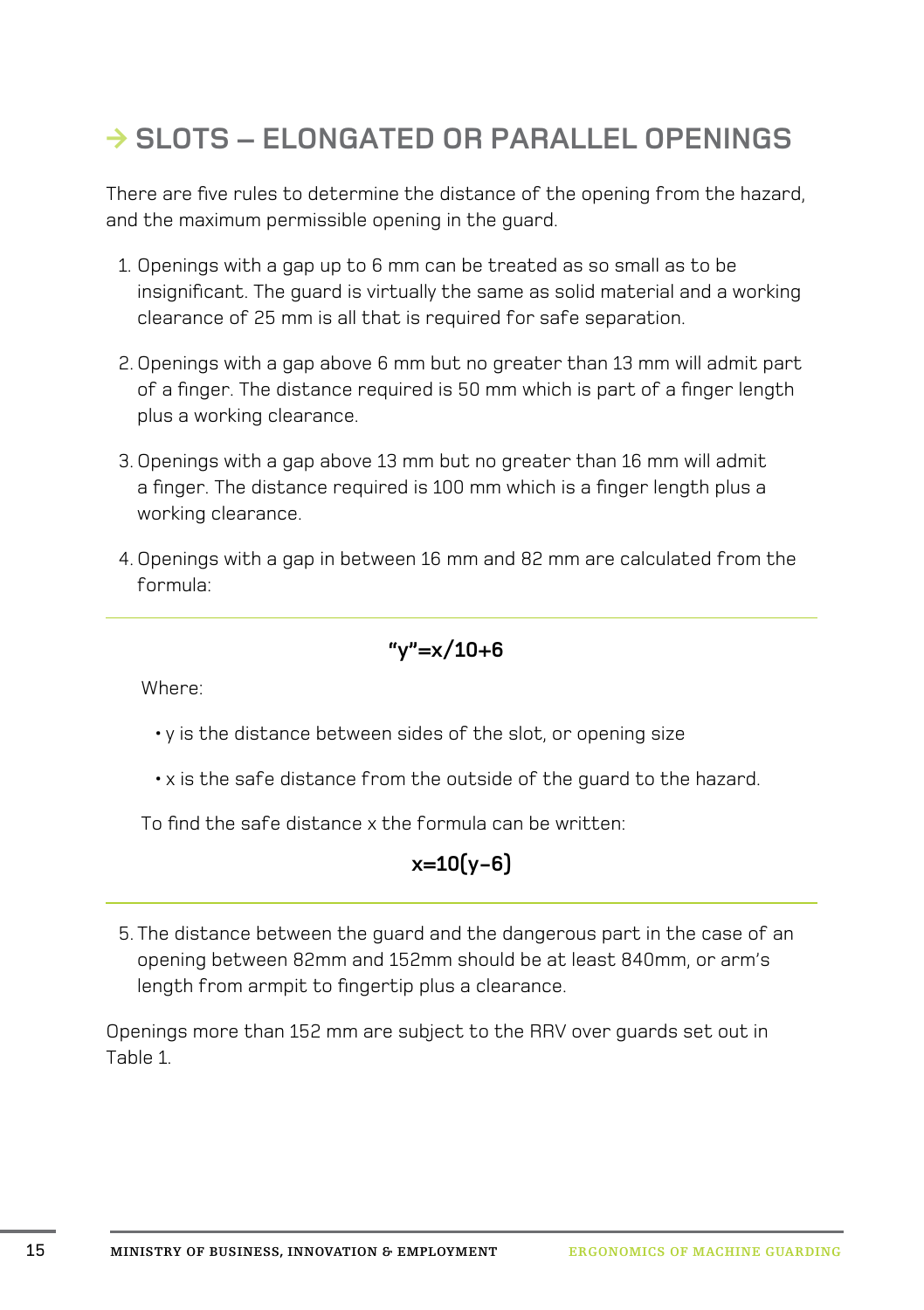**Example of slot size and distance from dangerous part** 

If the distance of a guard from a dangerous part is 300 mm, find the maximum opening size of a slot.

 $x = 300$  mm  $y = X/10 + 6$ 

 $y = 300/10 + 6$ 

 $y = 36$  mm



Figure 8: An example of how the guarding equation works to calculate the size of the slot depending on the distance of the guarding.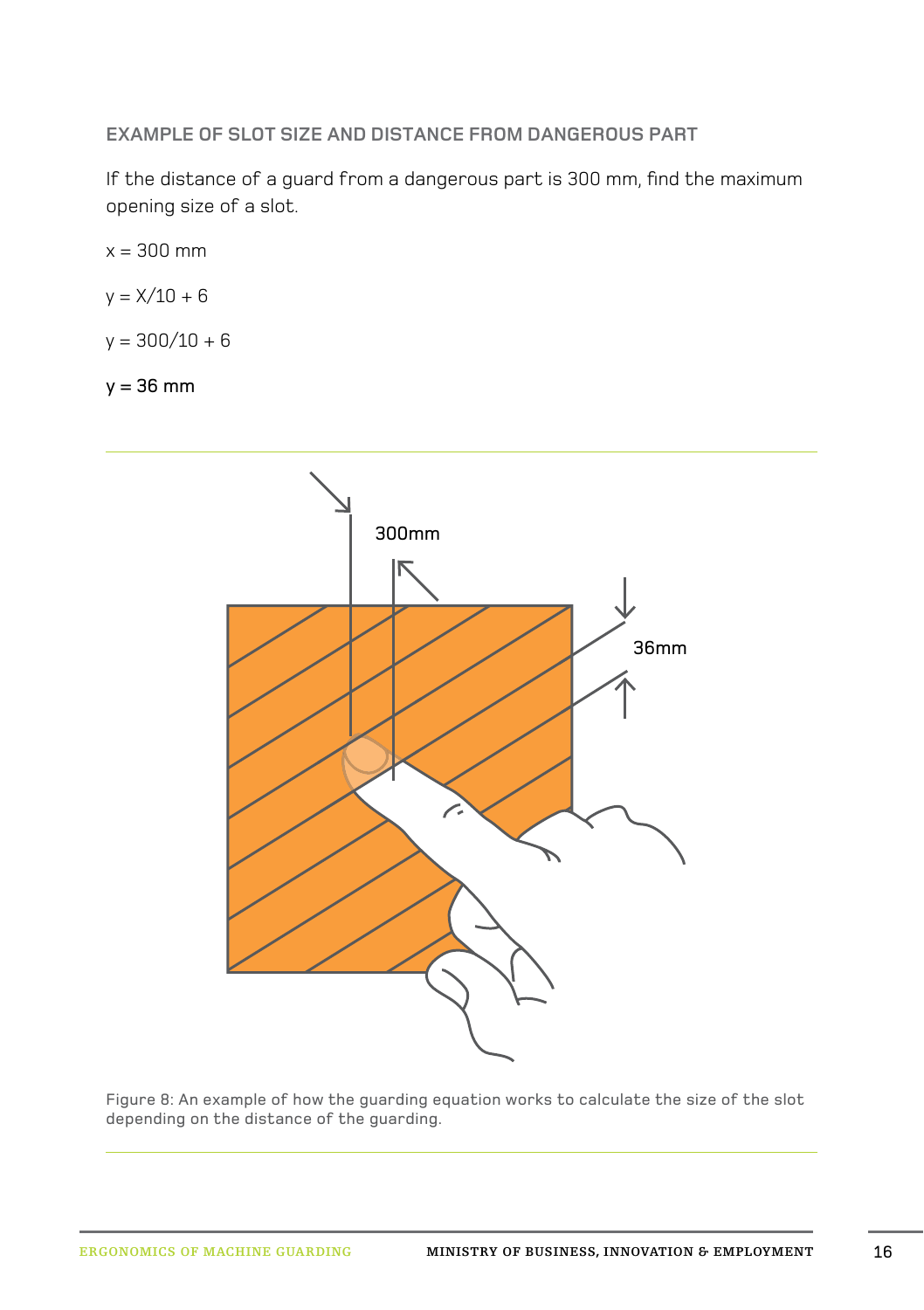#### **→ SQUARE AND ROUND OPENINGS**

Reach through square and round openings is restricted by the thumb. Restrictions on reach though square and round openings are explained in Table 3 below.



Table 3: Restrictions on reach though square and round openings and distances required between guarding and the dangerous part.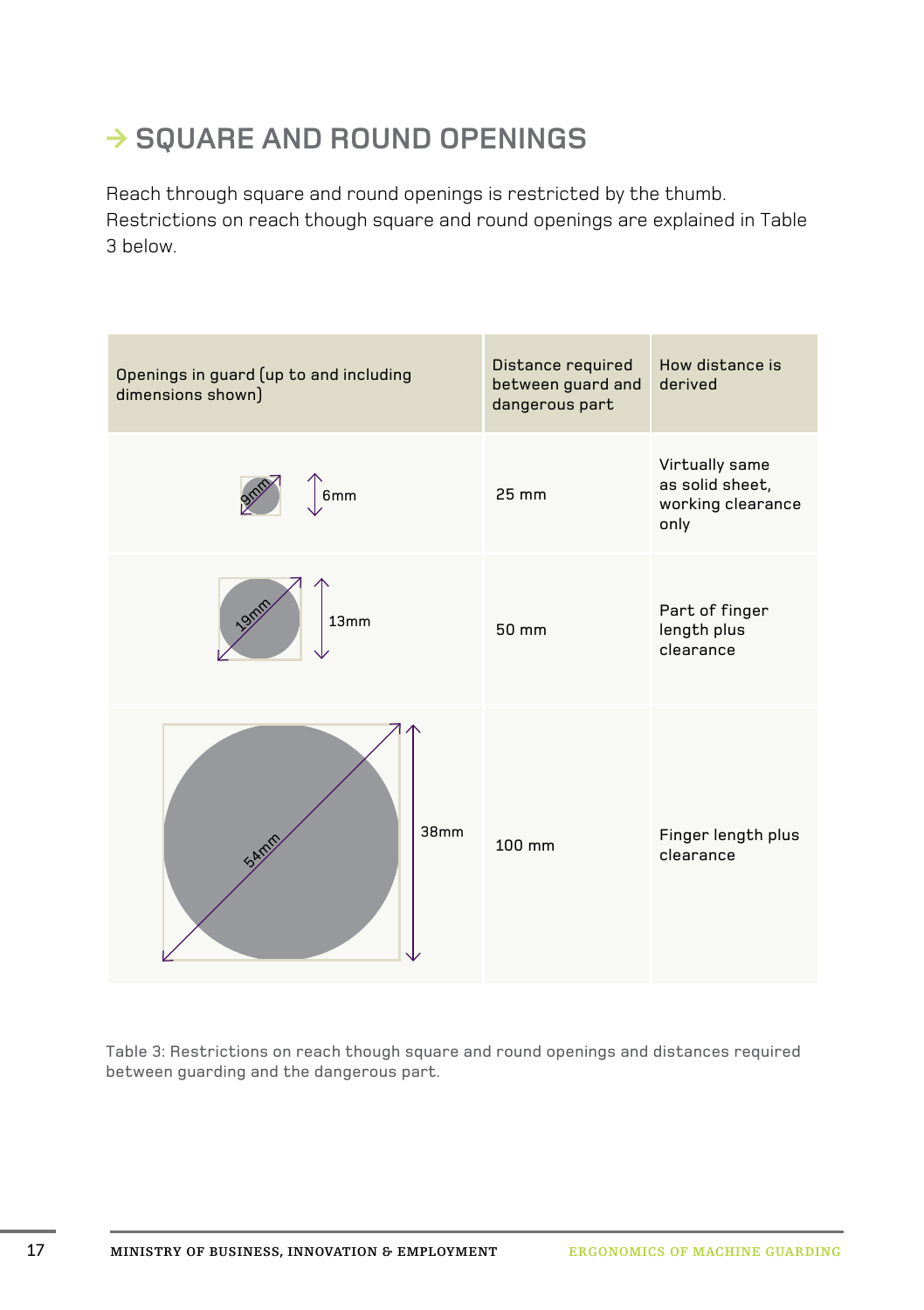# **◊ Square openings**

- 1. For square openings up to 38 mm, apply distances as given in Table 3. (These distances may also be applied to round openings of diameters equivalent to the squares indicated and to other shapes such as rectangles and diamonds with a diagonal measurement of up to 54 mm).
- 2. Gaps in square openings from 38 mm up to 82 mm are subject to the formula:

#### **"y"=x/10+6**

Where:

- y is the distance between sides of the square, or opening size;
- x is the safe distance from the outside of the guard to the hazard.

To find the safe distance x the formula can be written:

#### **x=10(y-6)**

- 3. The distance between the guard and the dangerous part in the case of an opening between 82 mm and 152 mm square must not be less than 840mm.
- 4. Openings in excess of 152 mm square are subject to the RRV over guards set out in Table 1.

NOTE: An opening 38 mm square is the maximum safe opening permissible at a distance of 100 mm from a dangerous part.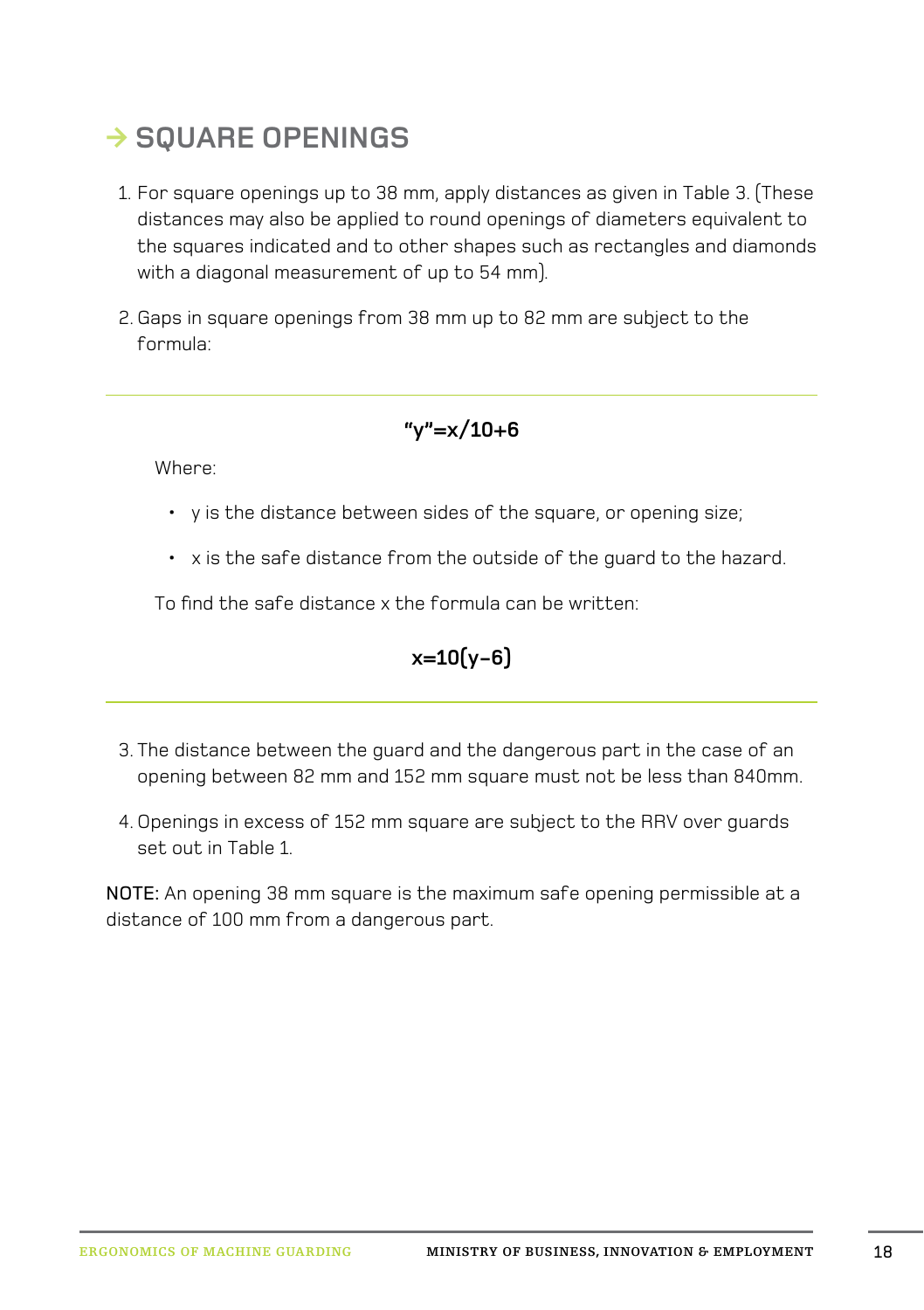**Example of distance from dangerous part for square opening**

If the square opening is 80 mm find the required safe distance from the guarding to the dangerous part.

 $y = 80$ mm

- $x = 10(y 6)$
- $x = 10(80-6)$
- $x = 10x74$

 $x = 740$ mm



Figure 9: An example of how the guarding equation works to calculate the distance of the guarding depending on the size of a square opening.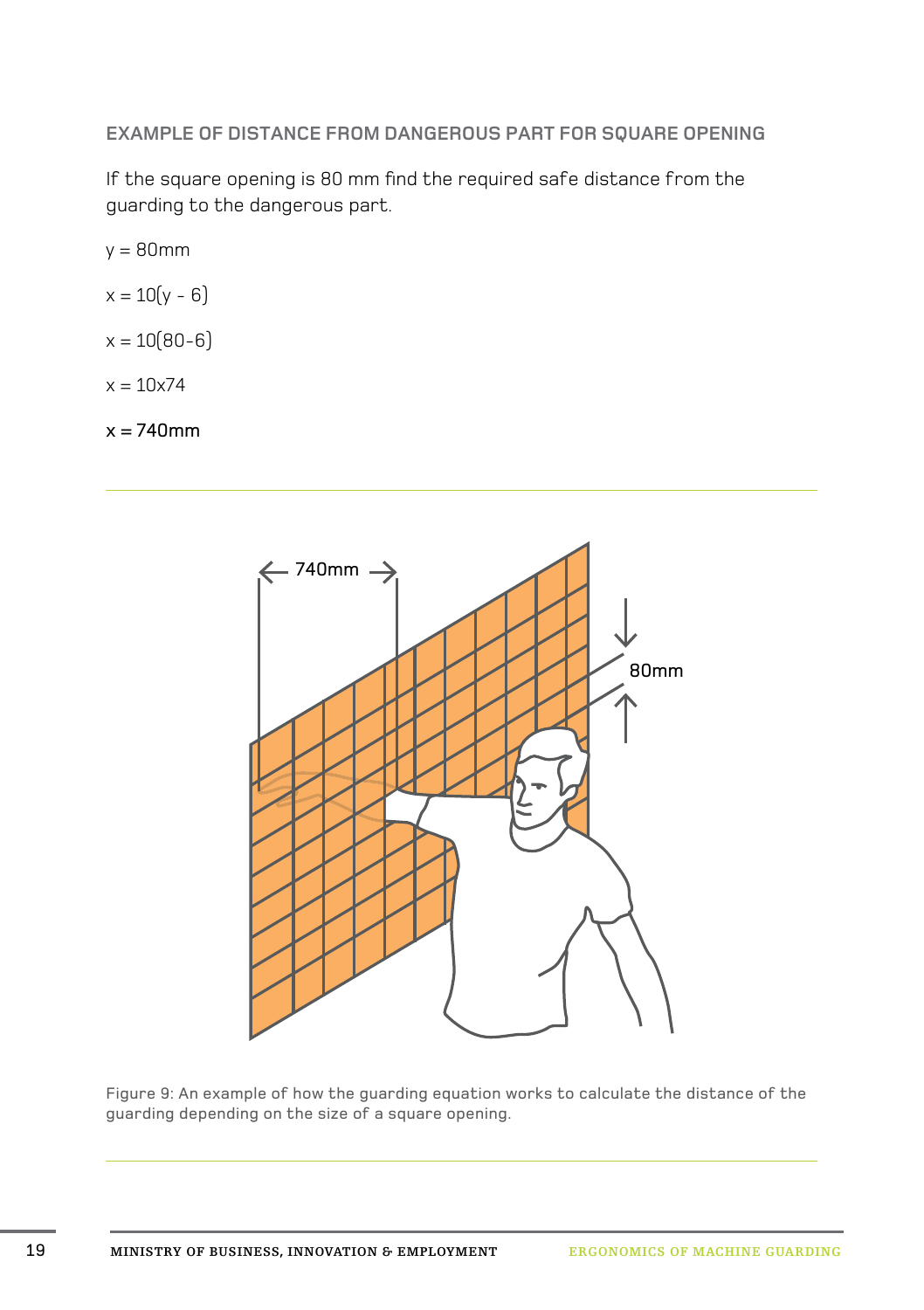#### **◊ Round openings**

- 1. Openings up to 38 mm in diameter should use the table values in Table 3.
- 2. For openings between 38 mm and 50 mm in diameter, the minimum acceptable distance between the opening and the dangerous part is 152 mm
- 3. Openings from 50 mm up to 82 mm in diameter are subject to the formula:

#### **"y"=x/10+6**

Where:

- y is the diameter of the opening;
- x is the safe distance from the outside of the guard to the hazard.

To find the safe distance x the formula can be written:

$$
x=10(y-6)
$$

4. For openings more than 82 mm in diameter, apply RRV over guards as set out in Table 1.

Where the opening is 50 mm square, a small hand can be inserted and the reach through values in Table 4 needs to be applied. The safe distance from a 50 mm square opening is 440 mm. In the case of an opening 45 mm square, a small hand can almost be squeezed through, but in any case the reach through this opening is at least 390 mm.

A small hand can be inserted through a 50 mm square opening. It is not possible to do this with a round opening of 50 mm in diameter where reach is restricted to 152 mm. The whole forearm can reach through if the diameter is increased to 55 mm.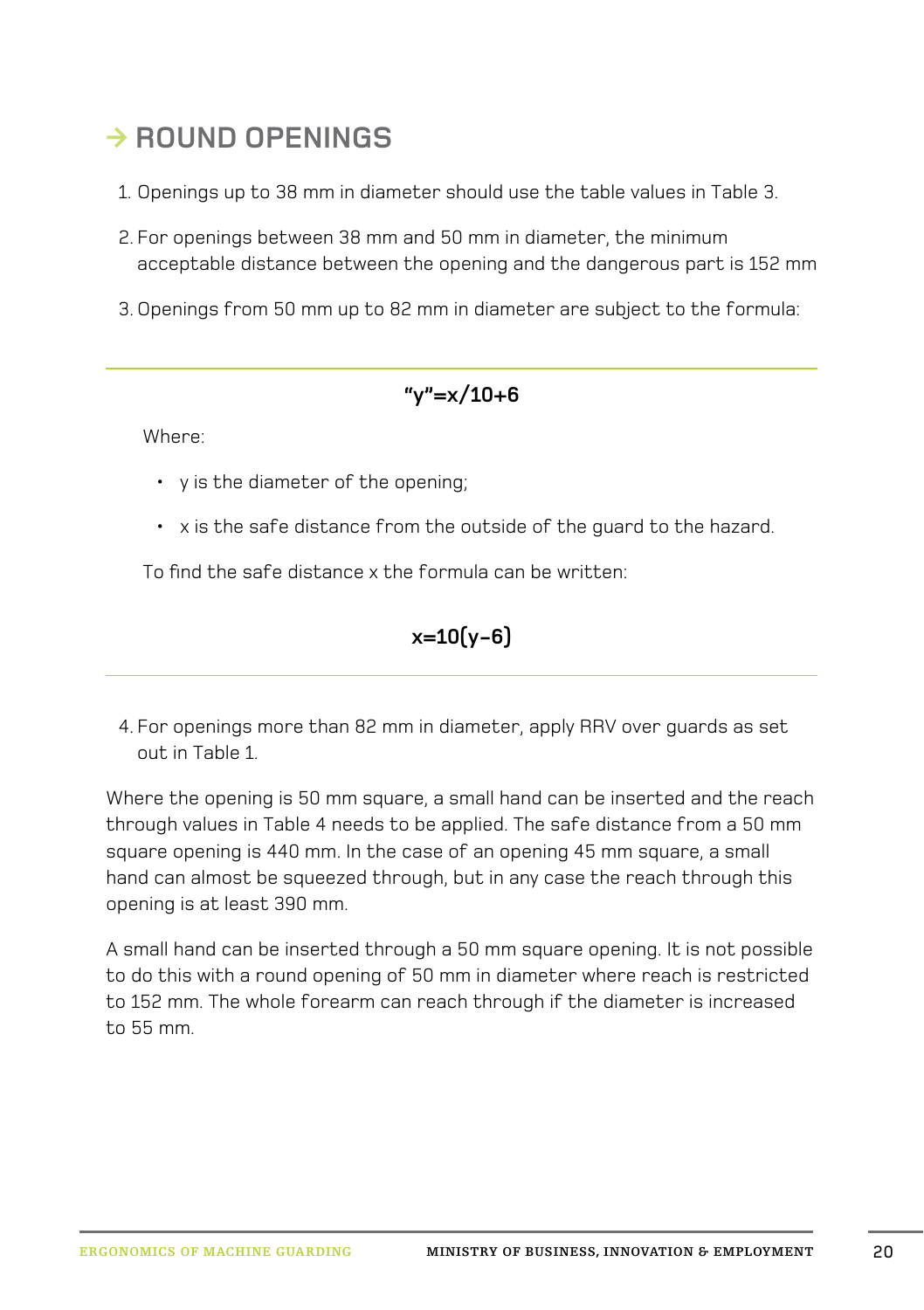# **◊ Reach through openings**

As an alternative to working through the rules of calculation above, you may prefer to simply use the lookup table below in Table 4. The table is a summary and a more precise measurement will require calculation.

| Opening in<br>guard mm | Safe distances from openings in guards - mm |         |         |  |  |  |
|------------------------|---------------------------------------------|---------|---------|--|--|--|
|                        | Parallel                                    | Squares | Circles |  |  |  |
| $\,6\,$                | 25                                          | 25      | 25      |  |  |  |
| 13                     | 50                                          | 50      | 50      |  |  |  |
| 15                     | 100                                         | 100     | 100     |  |  |  |
| 20                     | 140                                         | 100     | 100     |  |  |  |
| 25                     | 190                                         | 100     | 100     |  |  |  |
| 30                     | 240                                         | 100     | 100     |  |  |  |
| 38                     | 320                                         | 100     | 100     |  |  |  |
| 39                     | 330                                         | 330     | 152     |  |  |  |
| 40                     | 340                                         | 340     | 152     |  |  |  |
| 45                     | 390                                         | 390     | 152     |  |  |  |
| 50                     | 440                                         | 440     | 152     |  |  |  |
| 55                     | 490                                         | 490     | 490     |  |  |  |
| 60                     | 540                                         | 540     | 540     |  |  |  |
| 75                     | 690                                         | 690     | 690     |  |  |  |
| 81                     | 750                                         | 750     | 750     |  |  |  |
| 82                     | 840                                         | 840     | 840     |  |  |  |
| 100                    | 840                                         | 840     | 840     |  |  |  |
| 125                    | 840                                         | 840     | 840     |  |  |  |
| 150                    | 840                                         | 840     | 840     |  |  |  |
| 152                    | 840                                         | 840     | 840     |  |  |  |
| 155                    | Reasonable reach over barriers              |         |         |  |  |  |

Table 4: Safe distances from openings in guards to dangerous parts.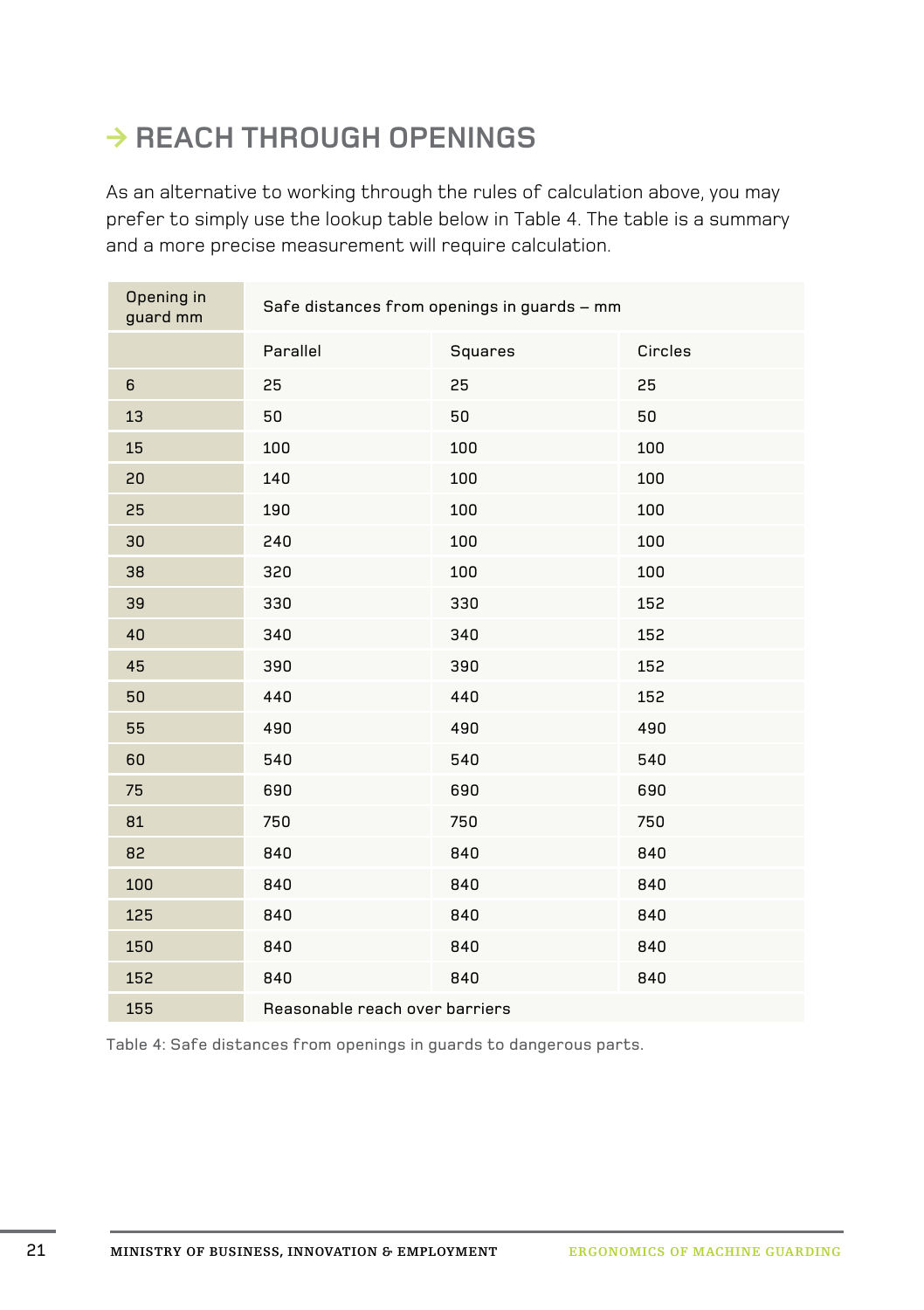# **◊ References**

Ministry of Business, Innovation and Employment (MBIE) Guidance

- *•[Safe use of machinery An introduction](http://www.osh.govt.nz/order/catalogue/machinery-safe-use-an-introduction.html)*
- *•[Safe use of machinery factsheets –Information, Installation, Operation and](http://www.osh.dol.govt.nz/publications/factsheets/machine-guarding/information-installation-operation-maintenance.html)  [Maintenance](http://www.osh.dol.govt.nz/publications/factsheets/machine-guarding/information-installation-operation-maintenance.html)*
- *•[Safe use of machinery factsheets –General principles of machine guarding](http://www.osh.govt.nz/publications/factsheets/machine-guarding/general-principles.html)*

Australian Standard (available from www.saiglobal.com)

•AS 4024: *Safety of machinery* (series)